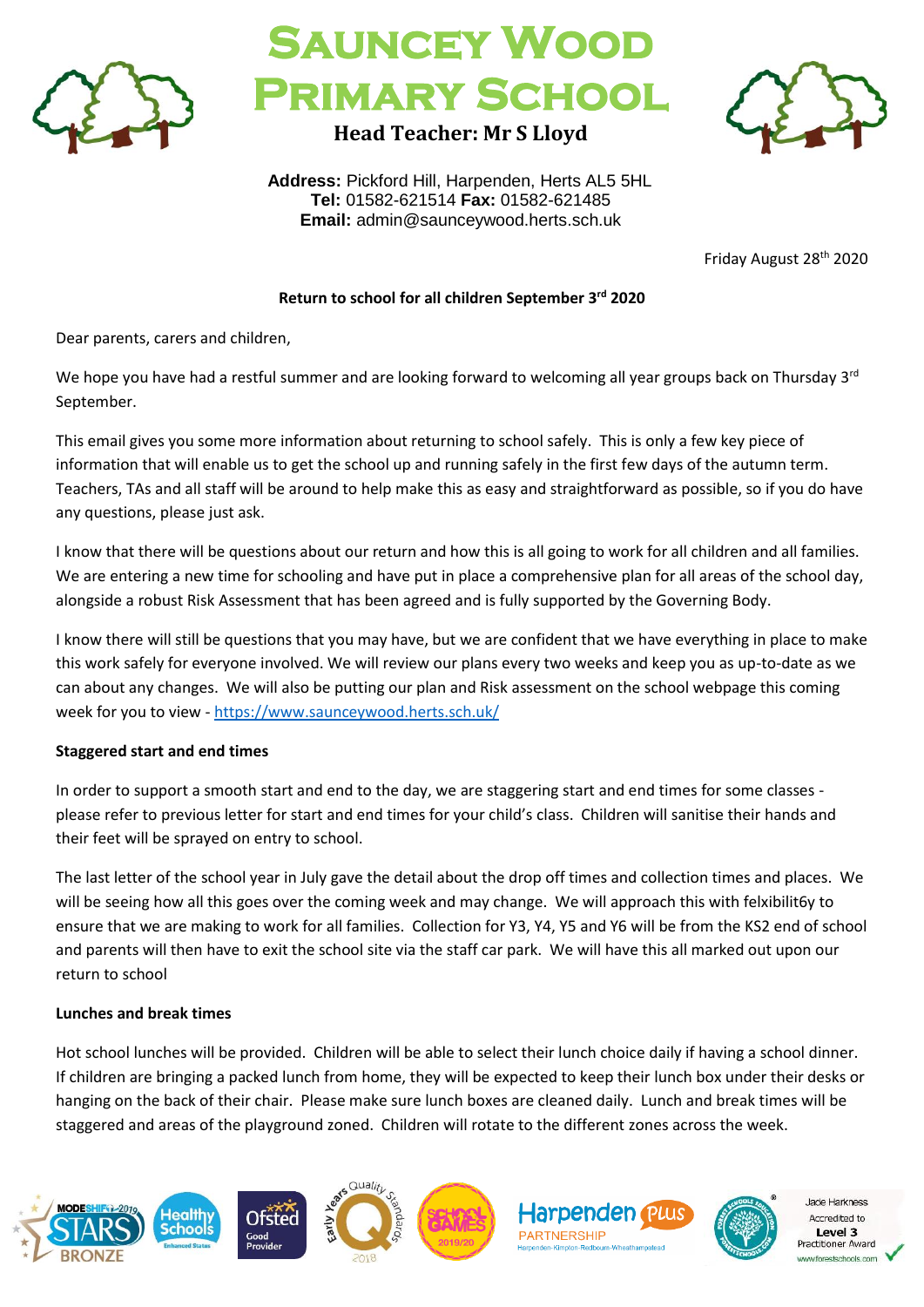





**Address:** Pickford Hill, Harpenden, Herts AL5 5HL **Tel:** 01582-621514 **Fax:** 01582-621485 **Email:** admin@saunceywood.herts.sch.uk

#### **Uniform**

All children are expected to return in full school uniform and will need to bring their PE kit into school on their first day back. Please make sure children have a pair of trainers or plimsolls for outdoor PE as we will be aiming to have as many PE sessions outdoors even in the colder weather. Children will still change for PE sessions and a tracksuit is recommended so they are warm as the weather becomes colder.

#### **Suitable coat**

Following Government Guidance, children will be having as many outdoor learning opportunities as we can across all subjects and not just PE. The autumn term will see the weather change so children will need to have a suitable coat in school daily so they are warm and dry for outdoor learning.

## **Siblings**

If you have an older child who has a sibling in Reception, Year 1 or 2, they are welcome to come it to school via the KS1 entrance. However, they will only be able to enter the school via the dining room doors and NOT through the Reception and Year 1 classrooms. Please wait at the back of the year 2 queue once you have dropped your youngest child off.

## **Social distancing**

Parents, please make sure that when you drop off and collect your child that you follow the 1+ metre social distancing rule. We are relying on your support to be good role models for your children. We are asking where possible that only 1 parent attend at drop off and pick up times and ask that you follow the one-way system that will be in place and be considerate of others. We have also put wooden markers at a safe space to show you where to stand at the front of the school if you need to speak to the school office team.

#### **Facemasks/ face shields**

While the guidance states that facemasks and shields are not needed in school at this present time, if you wish to wear a mask as a parent or for your child to wear a mask or shield whilst in school they can. The same applies to teachers- so some may wear a mask or shield whilst others will not.

## **School bags/ Pencil cases**

Children can bring a bag that is small enough to fit on a peg or in a locker (year 2 up). Children will receive a clear pencil case that they will be asked to fill with resources as soon as possible.











PLU

**Jade Harkness** Accredited to Level 3 **Practitioner Award** forestschools.com